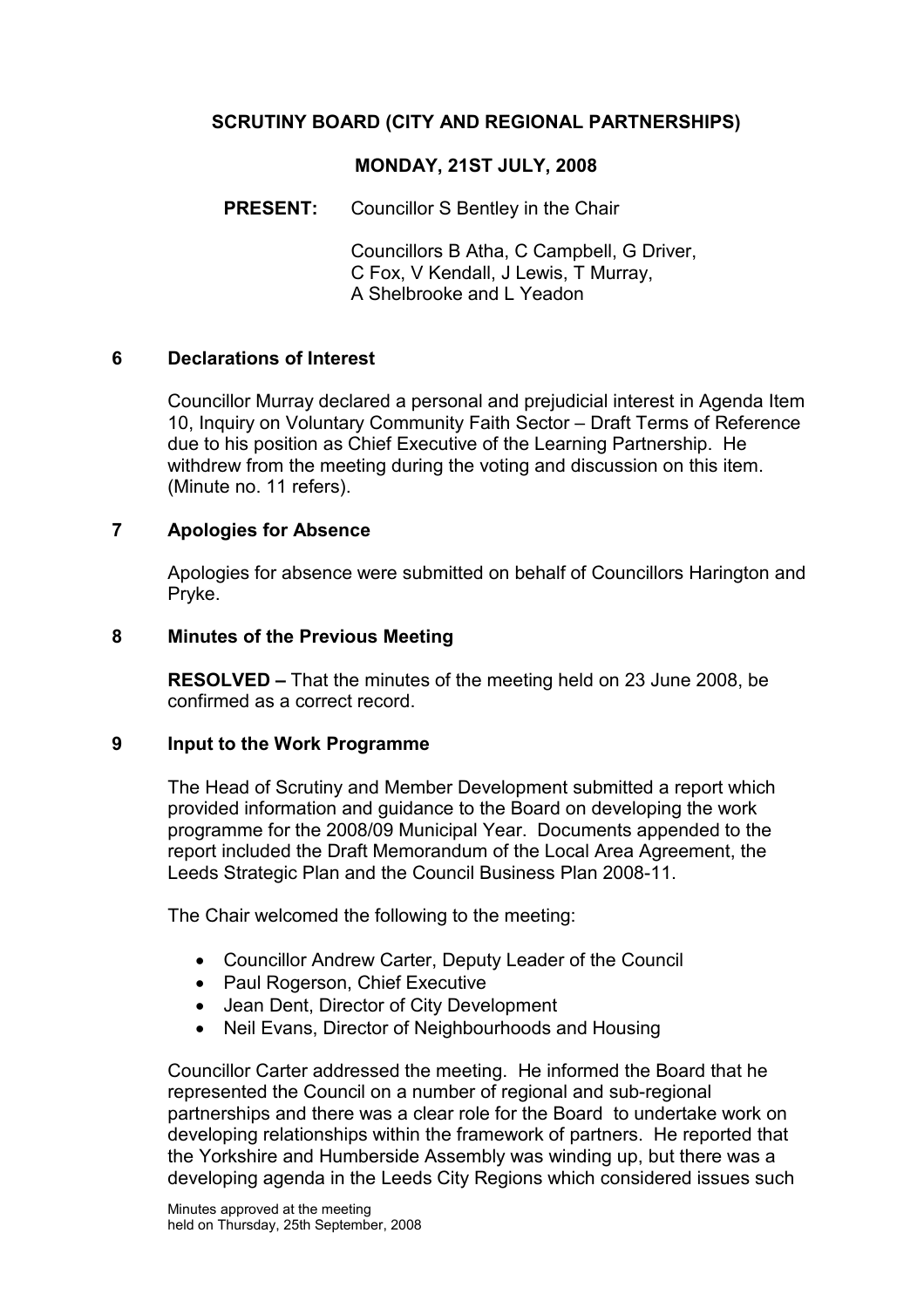as housing, transport and the economy. He reported that a focus on the City Region agenda would be welcomed as there was no scrutiny arrangement currently in place and concern had been expressed by all members of the City Regions regarding powers delegated to the Regional Development Agency. He also reported that Leeds was involved with the Core Cities Group which had direct contact with Government and also suggested looking at ways in which relations could be enhanced with neighbouring authorities.

Paul Rogerson, Chief Executive addressed the meeting. He raised the following points:

- Partnership working with Bradford and the Leeds/Bradford Corridor
- Government plans to transfer responsibilities to the Regional Development Agency.
- Single integrated strategies for spatial planning and economic development.
- Mechanisms of regional strategies.
- The need for effective scrutiny mechanisms for the Leeds City Region.
- Issues considered on a regional basis transport, housing, planning, innovation and economic development.

Jean Dent and Neil Evans also addressed the meeting. The following issues were discussed:

- Requirements of the new Transport Bill there would be new arrangements to replace the Passenger Transport Authorities.
- Partnership arrangements across the City including those with the Chamber of Commerce and the role of Enterprise Leeds.
- Housing how to increase supply and utilise the use of land more efficiently.
- Worklessness and skills Partnership arrangements under the Local Area Agreement with Job Centre+.
- Spending arrangements under the Local Area Agreements.

In response to issues raised, Members discussed the following:

- How to include local involvement when decisions were made at a regional level. It was reported that there was no weighted voting across the regional decision making process and Members expressed concern at this. It was suggested that it population should be taken into account with voting to make decisions more representative towards local residents.
- Business rates it was reported that the repatriation of business rates was not under consideration.
- Accountability at local level it was reported that the removal of the District Partnership level had given greater accountability to Area Committees and this was reflected in the stronger development of Area Delivery Plans.
- Affordable housing and the social impacts of housing arrangements.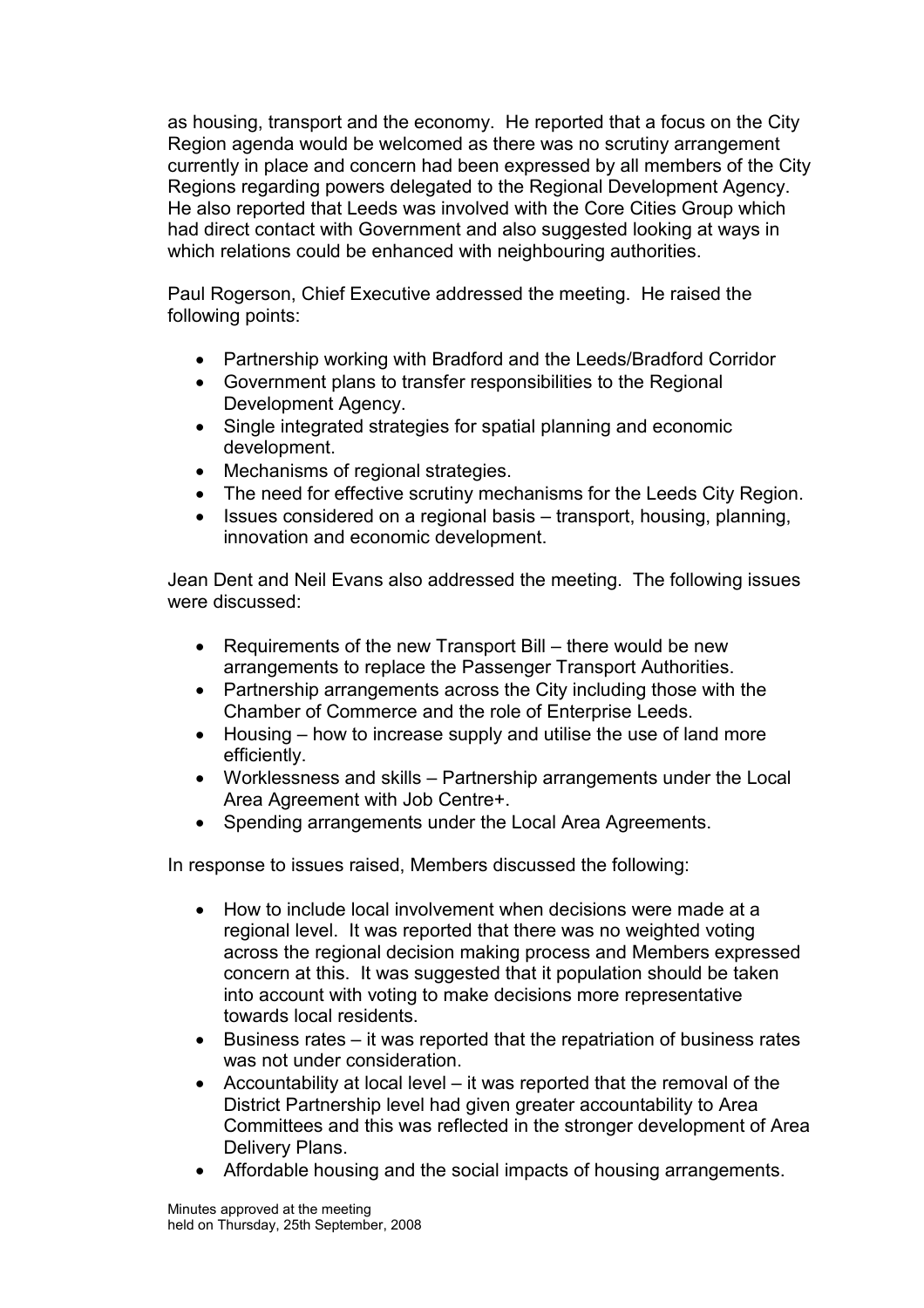The Chair thanked those present for their attendance.

RESOLVED – That the report and discussion with officers and the Leader of the Council be used to inform the development and approval of the Board's Work Programme.

(Councillor Shelbrooke left the meeting at 10.55 during discussion of this item).

## 10 Request for Scrutiny Regarding University Fees

The report of the Head of Scrutiny and Member Development outlined a request for scrutiny that had been made by Leeds University Union concerning their fees campaign.

The Chair welcomed the following to the meeting:

- Mr Danial Adilypour, Education Officer, Leeds University Union
- Mr Rob Damiao, Community Officer, Leeds University Union

Mr Adilypour addressed the meeting and reported on concerns of the Leeds University Union regarding the current funding model for tuition fees and the potential impact of the consequences on Leeds, particularly if an increase in fees should be introduced following the 2009 review. Issues raised included the following:

- A recent report of the Scrutiny Board (City Development) had found that the student population of Leeds contributed to 10 % of the city's economic input and to 5% of employment.
- The Vision for Leeds had recognised Leeds as a city for students. Under the new model for tuition fees, more people had been choosing to study in their home towns and numbers of applicants for higher education funding had fallen.
- The Leeds Strategic Plan targeted an enhanced workforce. Much of the Leeds economy focussed on the strength of the Media, Legal and Financial Sectors. It was reported that a third of graduates went on to employment in Leeds.
- Fees could also be affected at other higher education establishments including Leeds Metropolitan University, Leeds College of Art and Design and Leeds College of Technology.

In response to the issues raised and the request for University Fees to be scrutinised in further detail, Members discussed the following:

• Post 16 student levels in Leeds were not currently high enough to meet targets as outlined in the Leeds Strategic Plan and this would also affect the number of students moving into higher education. Difficulties attracting students from social or economic disadvantaged backgrounds also needed to be addressed.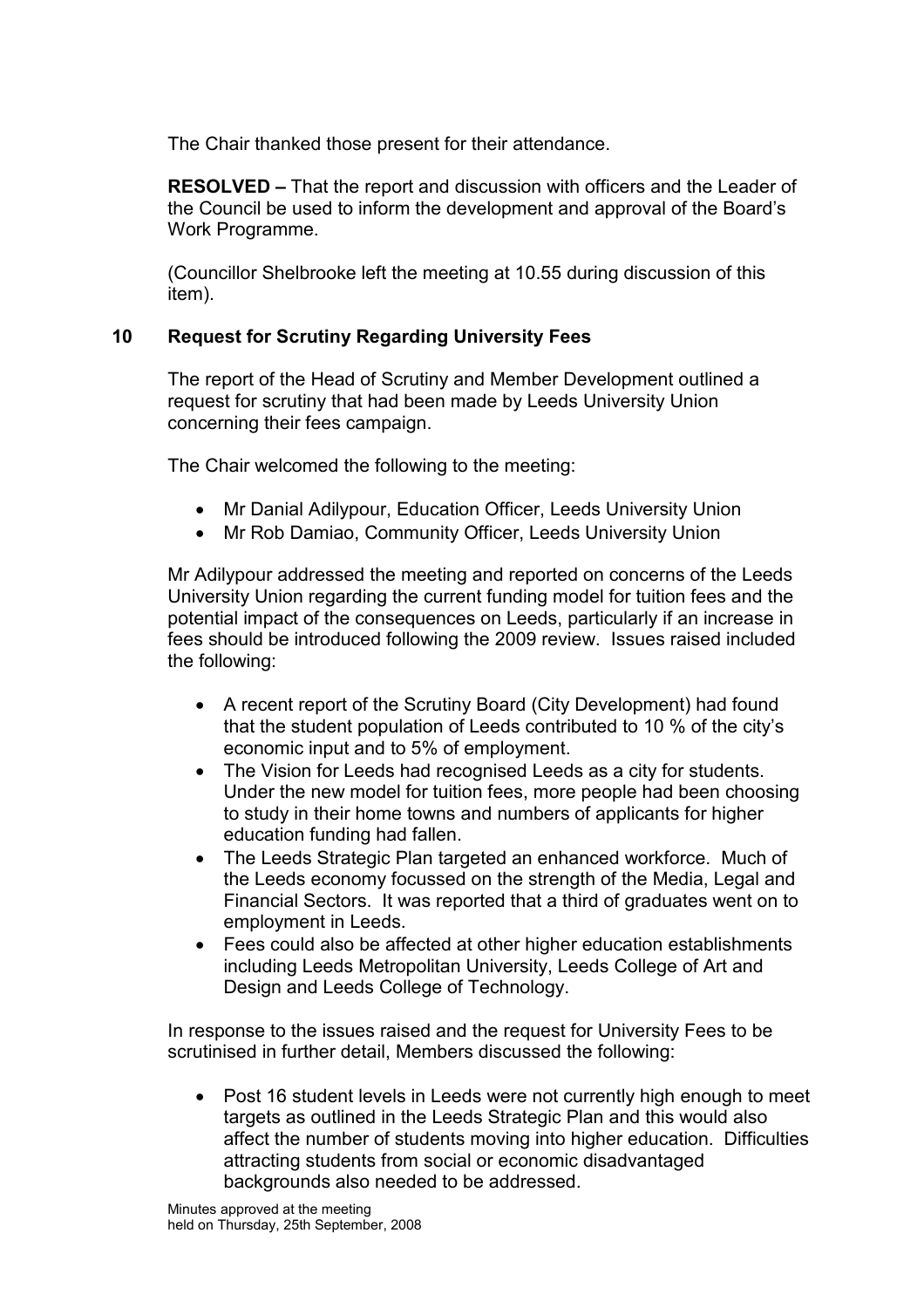• Bursary schemes and accessing funding – it was reported that there was a massive under spend on bursary schemes in Leeds. Administering of bursaries was overseen by the University, unregulated and felt to be a confusing system for those who wished to apply.

RESOLVED - That the Board establish a University Fees Working Group comprising Councillors Atha, Bentley, Kendall, Lewis and Yeadon to identify if an inquiry was appropriate and if so to draw up suitable terms of reference for consideration by the Board.

(Councillor Fox declared a personal interest in this item due to his position as a Governor of the Leeds College of Technology.)

# 11 Inquiry on Voluntary Community Faith Sector - Draft Terms of Reference

The Head of Scrutiny and Member Development submitted draft terms of reference for the Board's proposed inquiry into the Voluntary Community Faith **Sector** 

The Chair welcomed Sue Wynne, Head Of Regeneration Policy And Planning and Pat Fairfax, Community Issues Co-ordinator to the meeting for this item.

In brief summary, the following issues and suggestions for areas of scrutiny were discussed:

- This was a broad subject area and there were a number of key indicators in the Leeds Strategic Plan that linked to the Voluntary Community Faith Sector.
- The range of work across the sector at different levels and areas.
- Statutory duties carried out within the Voluntary Community Faith Sector.
- Resourcing issues.
- Neighbourhood networks.
- Case studies.

RESOLVED – That the terms of reference be agreed.

(Councillor Kendall declared a personal interest in this item due to her position on Care for Roundhay Elderly).

## 12 Progress Report of the Board's Working Groups

The Head of Scrutiny and Member Development submitted a report which outlined the progress of the Board's Working Groups. Minutes of the Skills Working Group were appended to the report and minutes of the Small Business Working Group had been tabled.

RESOLVED – That progress on the Board's Working Groups be noted.